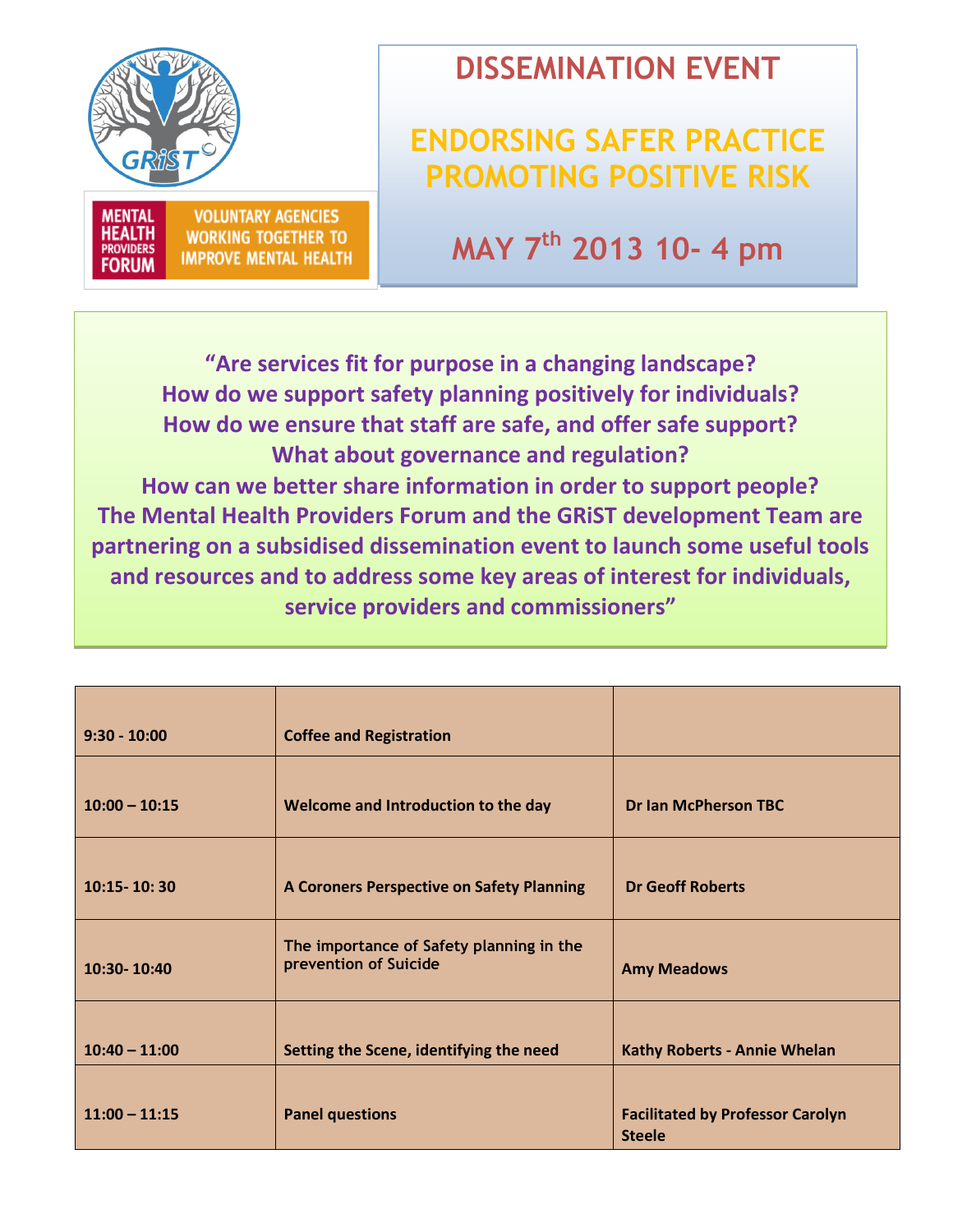| 11:15-11:30     | <b>Coffee</b>                                                                              |                                                                                                                                                                    |  |  |
|-----------------|--------------------------------------------------------------------------------------------|--------------------------------------------------------------------------------------------------------------------------------------------------------------------|--|--|
| 11:30 -12:00    | <b>Launching the Standards</b><br>Introduction<br>Practice implications and Implementation | <b>MHPF Project TEAM</b><br><b>Kathy Roberts- MHPF</b><br><b>Ian McPherson- MHPF</b><br><b>Jacky Hammond - mcch</b><br><b>Scott Vigors - Mental Health Concern</b> |  |  |
| $12:00 - 12:45$ | <b>GRIST and myGRIST</b>                                                                   | <b>Dr Chris Buckingham</b><br><b>Dr Ann Adams</b><br><b>Annie Whelan</b>                                                                                           |  |  |
| $12:45 - 1:00$  | <b>Panel Questions</b>                                                                     | <b>Facilitated by Professor Carolyn</b><br><b>Steele</b>                                                                                                           |  |  |
| $1:00 - 1:45$   | <b>Lunch and Networking</b>                                                                |                                                                                                                                                                    |  |  |
| 1:45-2:00       | <b>Carer perspective on Safety Planning</b>                                                | <b>Jennie Monaghan</b>                                                                                                                                             |  |  |
| $2:00 - 2:15$   | <b>User perspective on Safety Planning</b>                                                 | <b>Pauline Berry -TBC</b>                                                                                                                                          |  |  |
| $2:15 - 2:30$   | <b>Best Practice Profile</b>                                                               | <b>Sam Goswell- mcch</b>                                                                                                                                           |  |  |
| $2:30 - 2:45$   | <b>Panel Questions</b>                                                                     | <b>Facilitated by Annie Whelan</b>                                                                                                                                 |  |  |
| $2:45 - 3:00$   | <b>Coffee</b>                                                                              |                                                                                                                                                                    |  |  |
| $3:00 - 3:20$   | <b>Safer Commissioning and Regulation</b>                                                  | <b>TBC</b>                                                                                                                                                         |  |  |
| 3:30- 3:40      | <b>Commissioning and Regulation questions</b>                                              |                                                                                                                                                                    |  |  |
| $3:40 - 4:00$   | <b>Final Feedback</b>                                                                      | <b>Kathy Roberts</b>                                                                                                                                               |  |  |